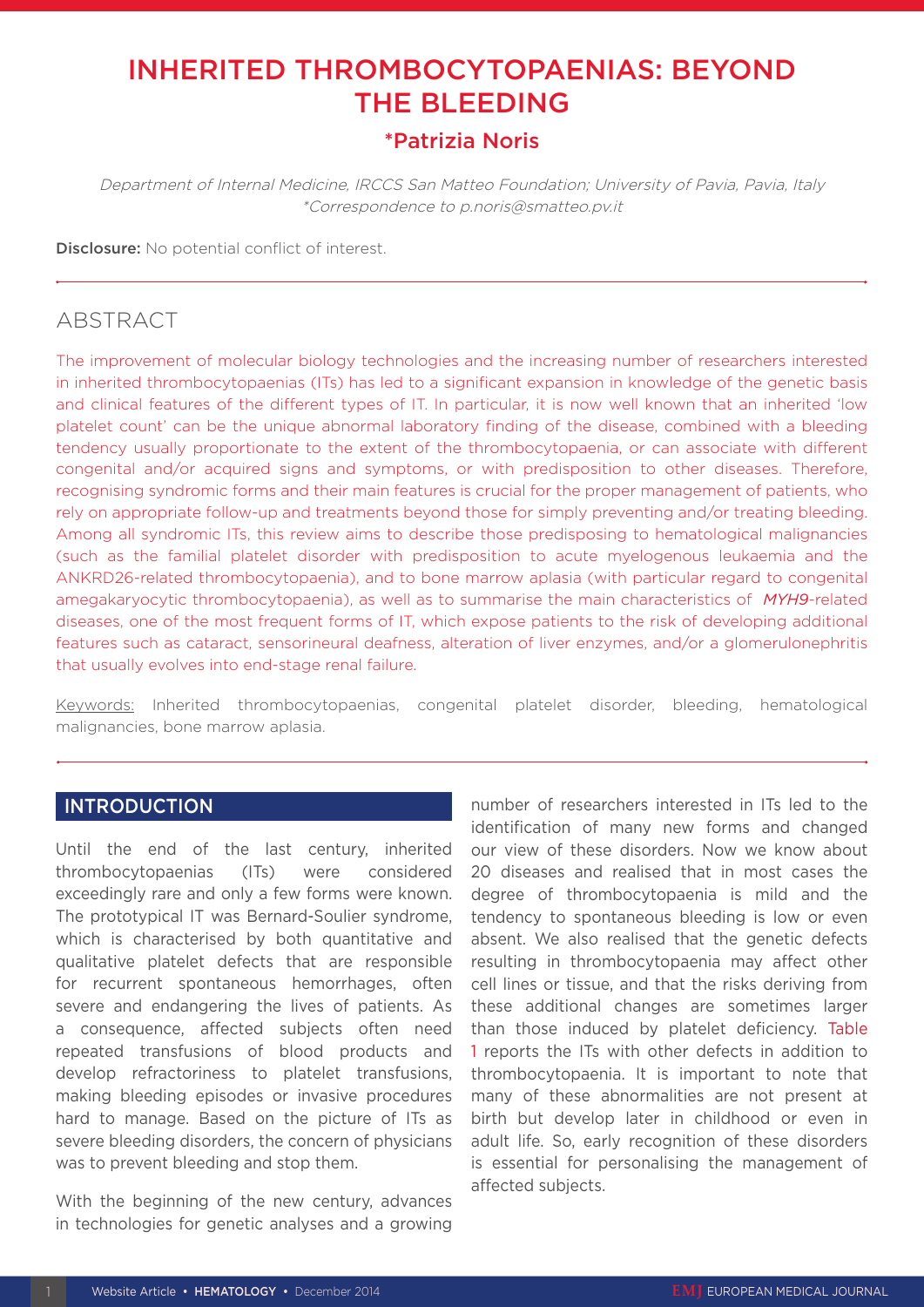#### Table 1: Inherited thrombocytopaenias associated with other congenital defects or predisposed to other diseases.

| Disease (abbreviation in this<br>paper, phenotype MIM number) | Inheritance | Gene<br>(chromosome<br>localisation) | <b>Other features</b>                                                                                                                                                         |
|---------------------------------------------------------------|-------------|--------------------------------------|-------------------------------------------------------------------------------------------------------------------------------------------------------------------------------|
| ITs predisposing to hematological malignancies                |             |                                      |                                                                                                                                                                               |
| FPD/AML, 601399                                               | AD          | CBFA2 (21q22)                        | Possible development of leukaemia or<br>MDS. Normal-sized platelets.                                                                                                          |
| ANKRD26-RT, 188000                                            | AD          | ANKRD26<br>(10p2)                    | Possible development of leukaemia or<br>MDS. Normal-sized platelets.                                                                                                          |
| ITs predisposing to BMA                                       |             |                                      |                                                                                                                                                                               |
| CAMT, 604498                                                  | AR          | MPL (1p34)                           | Evolves into bone marrow aplasia in<br>infancy. Normal-sized platelets.                                                                                                       |
| ATRUS, 605432                                                 | AD          | HOXA11 (7p15-<br>14)                 | Radio-ulnar synostosis +/- other<br>defects. Possible evolution into aplastic<br>anaemia. Normal-sized platelets.                                                             |
| ITs associated with other defects                             |             |                                      |                                                                                                                                                                               |
| MYH9-RD, nd                                                   | AD          | MYH9 (22q12-<br>13)                  | Cataracts, nephropathy, and/or<br>deafness. Liver enzymes may be<br>elevated. Giant platelets.                                                                                |
| GPS, 139090                                                   | AR          | NBEAL2<br>(3p21.1)                   | Evolutive myelofibrosis and<br>splenomegaly. Giant platelets.                                                                                                                 |
| GFI1B-RT, nd                                                  | AD          | GF11B<br>$(9q34_13)$                 | Red blood cell anisocytosis. Large<br>platelets. Myelofibrosis.                                                                                                               |
| GATA1-RDs, DAT, 300367 - XLT<br>with thalassaemia, 314050     | XL          | GATA1 (Xp11)                         | Hemolytic anaemia, possible<br>unbalanced globin chain synthesis,<br>possible congenital erythropoietic<br>porphyria. Large platelets.                                        |
| WAS, 301000                                                   | XL          | WAS (Xp11)                           | Severe immunodeficiency leading<br>to death in infancy. Small platelets.<br>Increased risk of lymphoma.                                                                       |
| XLT, 313900                                                   |             |                                      | Mild immunodeficiency. Small platelets.                                                                                                                                       |
| TAR, 274000                                                   | AR          | RBM8A (1q21.1)                       | Platelet count tends to rise and often<br>normalises in adulthood. Reduced<br>megakaryocytes. Normal-sized<br>platelets. Bilateral radial aplasia +/-<br>other malformations. |
| TCPT, 188025; JBS, 147791                                     | AD          | Large deletion<br>$(11q23-ter)$      | Cardiac and facial defects,<br>developmental delay +/- other defects.<br>Large platelets.                                                                                     |

ITs: inherited thrombocytopaenias; FPD/AML: familial platelet disorder and predisposition to acute myelogenous leukaemia; AD: autosomal dominant; MDS: myelodysplastic syndrome; ANKRD26-RT: ANKRD26-related thrombocytopaenia; AR: autosomal recessive; BMA: bone marrow aplasia; CAMT: congenital amegakaryocytic thrombocytopaenia; ATRUS: amegakaryocytic thrombocytopaenia with radio-ulnar synostosis; MYH9-RD: MYH9-related disease; nd: not defined; XL: linked to chromosome X; GPS: grey platelet syndrome; GFI1B-RT: GFI1B-related thrombocytopaenia; GATA1-RDs: GATA1-related diseases; DAT: dyserythropoietic anaemia with thrombocytopaenia; WAS: Wiskott-Aldrich syndrome; XLT: X-linked thrombocytopaenia; TAR: thrombocytopaenia with absent radii; TCPT: Paris-Trousseau thrombocytopaenia; JBS: Jacobsen syndrome.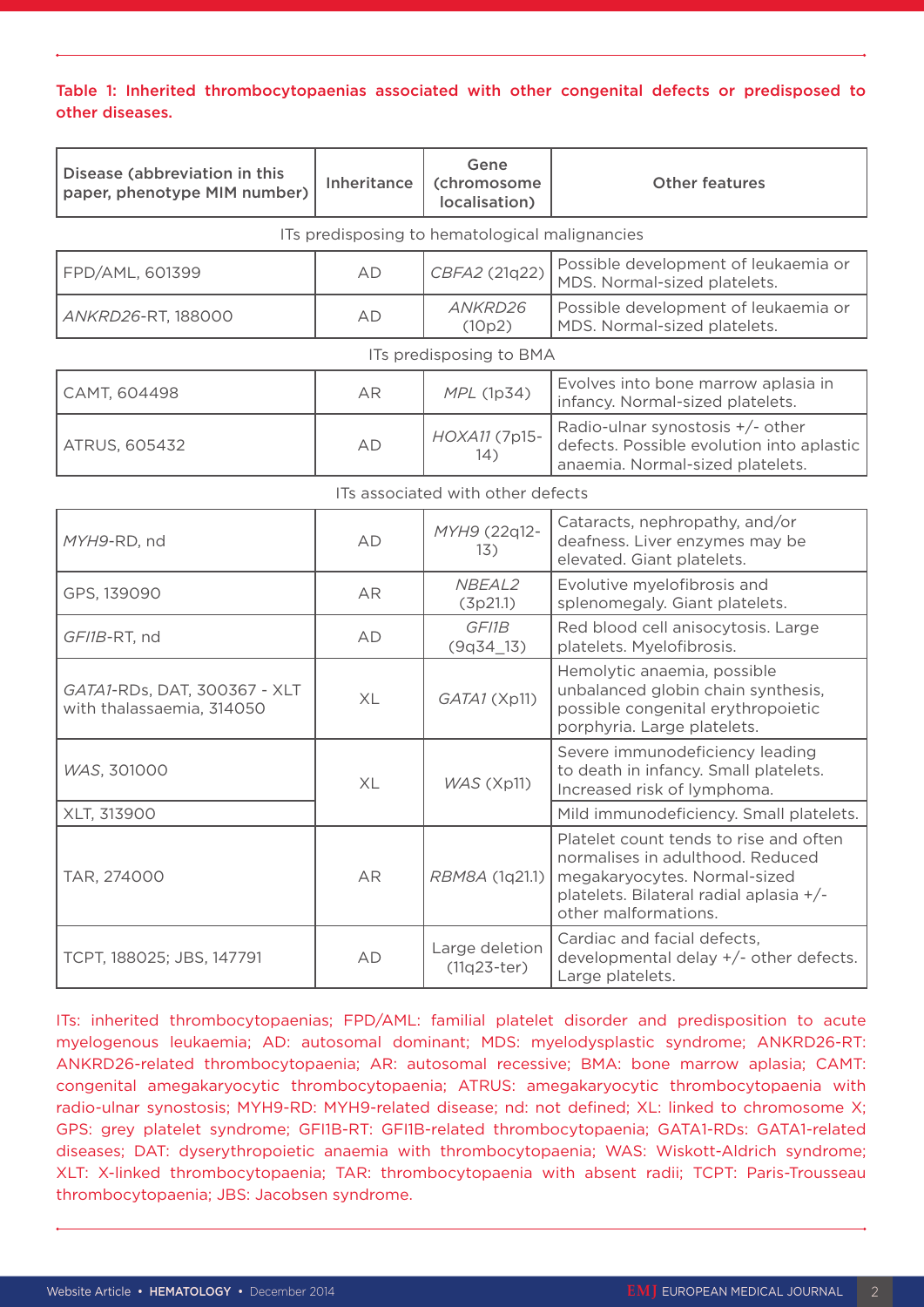For illustrative purposes, we discuss here some of these complex genetic disorders that have been identified or fully characterised recently. Of note, some of them, such as *MYH9*-related disease (*MYH9*-RD) and *ANKRD26*-related thrombocytopaenia (*ANKRD26*-RT), have been found to be among the most frequent forms of ITs. We refer the readers to recent, comprehensive reviews for a description of the other disorders.<sup>1</sup>

# ITS PREDISPOSING TO HEMATOLOGICAL MALIGNANCIES

Two forms of IT that are usually present with mildto-moderate thrombocytopaenia and inconspicuous bleeding tendency threaten patient life because of their tendency to develop acute leukaemia or myelodysplastic syndromes (MDS): familial platelet disorder with predisposition to acute myelogenous leukaemia (FPD/AML) and *ANKRD26*-RT.

#### FPD/AML

FPD/AML is an autosomal dominant (AD) disorder that has been described in 30 families since the discovery of its aetiology in 1999.<sup>2</sup> It was previously considered very rare, but the observation that 10 of these 30 families have been identified in the last 2 years suggests that its prevalence is higher than previously thought. An important feature of FDP/AML is that >40% of patients developed hematological malignancies; MDS, AMLs, and, more rarely, T-acute lymphoblastic leukaemia have been reported with a median age of onset of 33 years.<sup>3</sup>

Megakaryocytes cultured from progenitor cells of patients had profound defects in maturation and polyploidisation, and reproduced the bone marrow picture observed in patients, which was characterised by dysmegakaryopoiesis with small elements, hypolobulated nuclei, and a little amount of mature cytoplasm. Based on these features and the isolated thrombocytopaenia of affected patients, as well as the propensity to develop hematological malignancies, FPD/AML could also be classified as an inherited form of 'refractory cytopaenia with unilineage dysplasia' (refractory thrombocytopaenia), as defined in the 2008 revision of the World Health Organization classification of myeloid neoplasms and acute leukaemias.4

FPD/AML is associated with alterations of *RUNX1*, a gene encoding the DNA-binding subunit of the core binding factor (CBF) transcription complex. Heterodimerisation to its partner protects *RUNX1* from degradation and enhances its affinity for DNA. CBF regulates expression of multiple hematopoiesis-specific genes and is essential for the establishment of definitive hematopoiesis.<sup>5</sup> Most *RUNX1* mutations result in haploinsufficiency, while a few missense mutations exert a dominantnegative effect and expose to a higher risk of hematological malignancies.6 Interestingly, *RUNX1* mutations have been described also in *de novo* AML, chronic myelomonocytic leukaemia, and MDS.7

The mechanism by which *RUNX1* mutations predispose to hematological malignancies is unknown, although target molecular processes of *RUNX1* in normal and malignant hematopoiesis have been revealed (see below *ANKRD26*-RT). Anyway, inherited *RUNX1* mutations are insufficient by themselves to cause overt MDS/AML, as shown in FPD/AML by the incomplete penetrance for malignancy, as well as the additional karyotype abnormalities identified at the time of MDS/ AML diagnosis.

#### ANKRD26-RT

Mutations in the 5'UTR of *ANKRD26* have been identified as responsible for an AD form of IT in 2011.8 Since then, 153 patients have been described in the literature,<sup>9</sup> making *ANKRD26-RT* one of the most reported forms of IT. The degree of thrombocytopaenia is usually moderate, and the bleeding tendency is absent or mild. Bone marrow examination in a few patients who received this analysis showed evidence of dysmegakaryopoiesis, with small and dystrophic megakaryocytes.<sup>10</sup> As usual for mild forms of IT, *ANKRD26*-RT is often misdiagnosed with ITP, as shown by the observation that nearly 20% of patients described so far received steroids, intravenous immunoglobulin, cyclosporin, or even splenectomy.

Patients with *ANKRD26*-RT are at risk of developing hematological malignancies, which have been described in 8% of reported subjects and consisted of AML and MDS. This unfavourable outcome occurred in 12 of 44 families, indicating that the penetrance for malignancies was incomplete and other genetic and/or environmental factors contributed to their occurrence. *ANKRD26*-RT and FPD/AML are therefore similar in this respect, although the risk of transformation seems to be much higher for the latter condition. A possibility is that this discrepancy is caused by differences in the selection criteria used to identify subjects with mutations in *RUNX1* and *ANKRD26*. In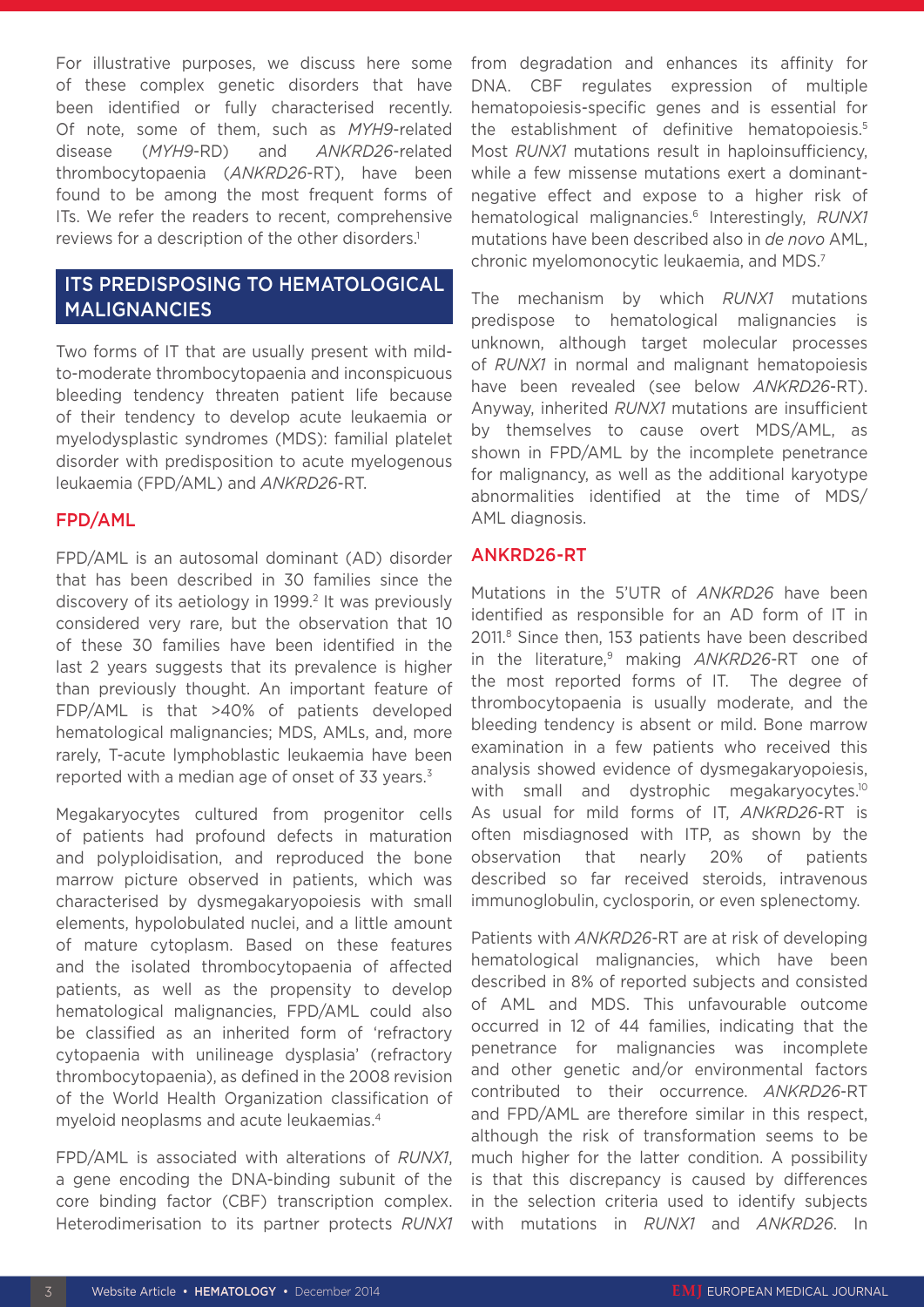fact, FPD/AML has been so far suspected in pedigrees with thrombocytopaenia and hematological malignancies, $11$  while the search for mutations in *ANKRD26* has been performed extensively in all families with an inherited form of thrombocytopaenia of unknown origin, regardless of the occurrence of other disorders. Thus, it is possible that the incidence of malignancies in FPD/ AML has been overestimated because families without this complication have been excluded from the analysis. Using the same criterion for *ANKRD26*- RT, 29 of the 44 pedigrees reported so far would have been excluded from mutation screening, and the percentage of subjects with hematological malignancies would rise to 24.7%, a figure not very far from that observed in FPD/AML.

The similarity between *ANKRD26*-RT and FPD/ AML is not limited to the mode of inheritance, the moderate severity of thrombocytopaenia, and the increased risk of neoplastic transformation, but includes other aspects as well. Platelet size is usually normal in both disorders, which is in sharp contrast to the majority of ITs that have abnormally large or small platelets.12 Moreover, in both conditions bone marrow examination display dysplastic features independently of the occurrence of MDS or leukaemia. An appealing hypothesis to explain the similarities is that mutations in *RUNX1*  or *ANKRD26* affect a common pathway whose derangement predisposes to thrombocytopaenia and hematological malignancies. Some evidences supporting this hypothesis have been recently presented, in that it has been shown that mutations in the 5'UTR of *ANKRD26*-RT patients result in loss of *RUNX1* binding, and this prevents the *ANKRD26* silencing that physiologically occurs during the late stages of megakaryopoiesis and makes possible proplatelet formation.13 Thus, both *ANKRD26* and *RUNX1* mutations are expected to result in persistent *ANKRD26* expression and defective platelet biogenesis. An interesting hypothesis is that inappropriate expression of *ANKRD26* is involved also in propensity of patients with *ANKRD26*-RT and FDP/AML to develop hematological malignancies.

## ITS PREDISPOSING TO BONE MARROW APLASIA

Important information gained by the study of ITs is that genetic changes causing thrombocytopaenia in newborns may result in bone marrow aplasia (BMA) later in life. Congenital amegakaryocytic thrombocytopaenia (CAMT) and amegakaryocytic thrombocytopaenia with radio-ulnar synostosis (ATRUS) are the two forms with this characteristic, but we will discuss briefly only CAMT, because ATRUS is exceedingly rare and poorly characterised.

## CAMT

CAMT is an autosomal recessive thrombocytopaenia characterised by absent or much reduced bone marrow megakaryocytes and very low platelet counts. It evolves into BMA within the first years of life and results in death whenever patients do not receive hematopoietic stem cell transplantation. More than 50 families have been reported since the identification of the aetiology of this disorder in 1999.14

41 different mutations of MPL, the gene coding for the thrombopoietin (TPO) receptor (MPL), have been identified so far in homozygous or double heterozygous subjects.15,16 Nonsense mutations and deletions introducing premature stop codons result in complete loss of function of the TPO receptor, while other mutations maintain some residual function of the receptor. Genotype/phenotype correlations have been identified: patients with complete loss of the MPL function have permanent thrombocytopaenia, while those with residual activity may present a transient improvement of thrombocytopaenia within the first year of life.15 However, BMA develops before adulthood in all cases and the search for a bone marrow donor should be therefore started as soon as the diagnosis is made.

The observation that bone marrow megakaryocytes are absent or severely reduced in CAMT clearly indicates that TPO is essential for commitmentdifferentiation of hemopoietic stem cells to the megakaryocyte lineage, while the constant onset of BMA later in life indicates that TPO is required also for erythrocyte and white blood cell production. The asynchrony between the occurrence of thrombocytopaenia and that of anaemia and leukopaenia suggests that hematopoietic lineageshave different dependencies on MPL signalling although BMA and the loss of trilineage hematopoiesis in CAMT derive from stem cell failure.

# ITS WITH EXTRA-HEMATOLOGICAL **DEFECTS**

Table 1 reports the essential features of ITs with extra-hematological defects. Although *MYH9*-RD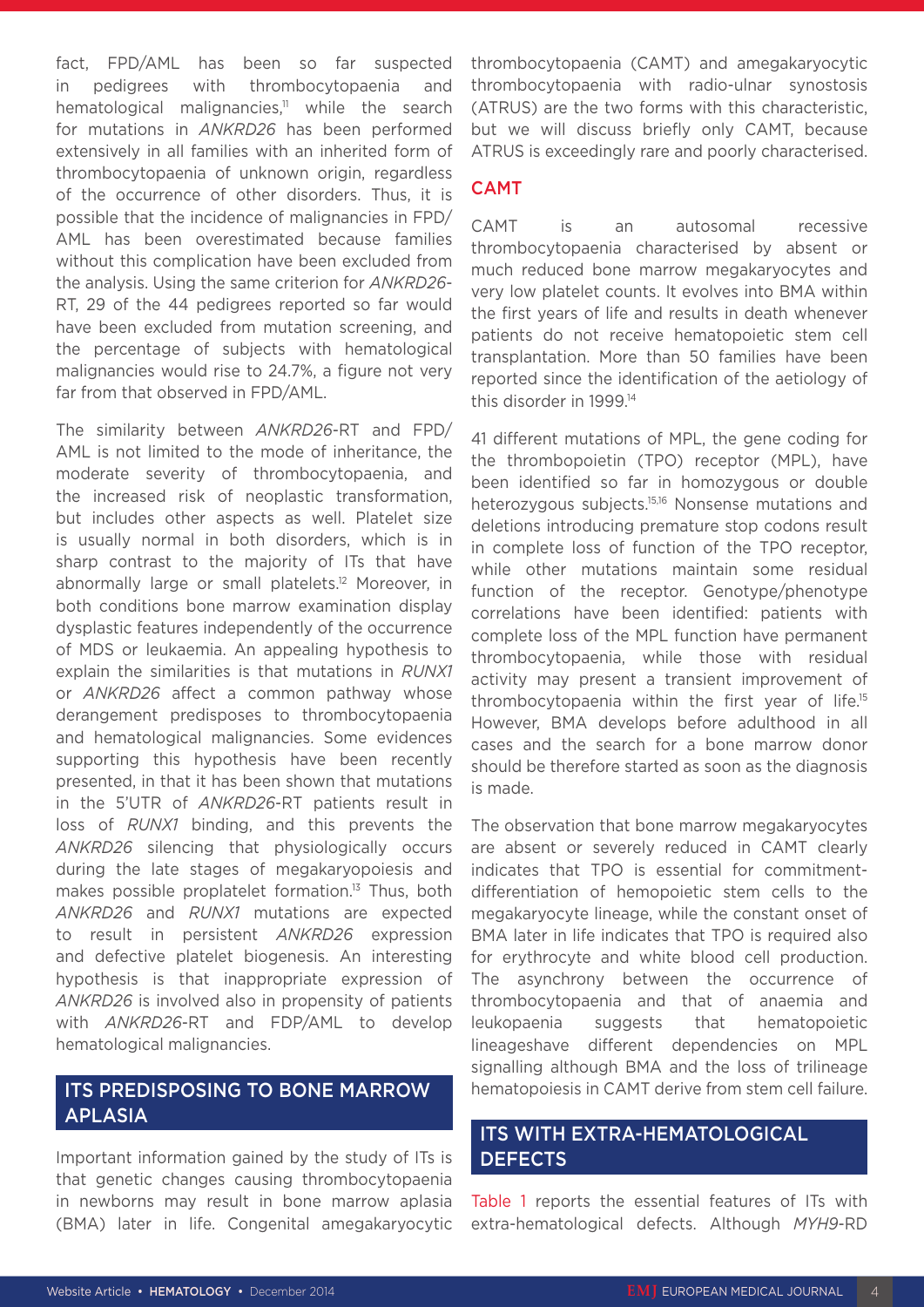has been identified in this century, hundreds of cases have been described, and this disorder is presently considered one of the most frequent forms of IT.

#### MYH9-RD

*MYH9*-RD is an AD disorder presenting at birth with thrombocytopaenia, giant platelets, and characteristic inclusions bodies in the cytoplasm of neutrophils containing mutant protein. However, it may subsequently turn into a syndromic form because it exposes patients to the risk of developing the additional features of cataract, sensorineural deafness, alteration of liver enzymes, and/or a glomerulonephritis that usually evolves into end-stage renal failure. Moreover, the study of 75 patients recently revealed that an elevation of liver enzymes is another feature of the clinical spectrum of *MYH9*-RD that is observed in about 50% of cases. This alteration is benign, with no evolution towards clinically relevant liver damage or dysfunction.<sup>16</sup>

*MYH9*-RD results from mutations of *MYH9*, encoding for the heavy chain of non-muscle myosin IIA (myosin-9). More than 50 different mutations affecting either the head or tail of the molecule have been identified, and the study of 255 cases identified strong correlations between genotypes and phenotypes.<sup>17</sup> In general, mutations in the head result in lower platelet counts and higher risk of kidney failure, while mutations in the tail are responsible for a milder phenotype. Thus, identification of causative mutations defines patients' prognosis and makes genetic counselling more informative. Making a definite diagnosis also improves patient prognosis because effective treatments for *MYH9*-RD have been recently identified. Concerning kidney damage, pharmacological blockade of the renin-angiotensin system abolished or stably reduced proteinuria in a few reported patients who received this treatment,<sup>18</sup> suggesting that this approach could modify the natural history of the disease. Moreover, a small clinical trial revealed that the TPO mimetic eltrombopag was effective in increasing platelet count in patients with *MYH9*- RD.19 Of note, this drug has been recently used instead of platelet transfusions to prepare patients for surgery.<sup>20,21</sup>

Pathogenetic studies in human cells suggested that different mechanisms translate defective myosin-9 into thrombocytopaenia: impaired migration of megakaryocytes from the stem cell niche to the vascular niche, malfunction of the mechanism which prevents the release of platelets before megakaryocytes reach the vascular niche, and defective formation of the long megakaryocyte extensions (proplatelets) that release platelets directly in the lumen of bone marrow vessels.<sup>22,23</sup> Less information is available on the pathogenesis of the other defects of *MYH9*-RD. However, animal studies have suggested that an impaired podocyte function deriving from defective myosin-9 is the critical determinant of kidney damage.<sup>24</sup>

#### FINAL CONSIDERATIONS

The forms of IT discussed here are clear examples of how these disorders can worsen the quality of life of patients or even cause their death by mechanisms other than bleeding. Fortunately, treatments for all these conditions are available and an early diagnosis is therefore mandatory because it makes possible follow-up regimens appropriate to the specific risks of each disorder and allow patients to receive prompt and effective treatments of complications. For ITs predisposing to hematological malignancies, a close follow-up should be planned for the study of the parameters of peripheral blood counts and differential blood count.

Making a 'generic' diagnosis of IT is therefore no longer adequate and acceptable because this leaves the patients' prognosis undefined. Therefore, we must do our best to identify the specific disease that affects each patient. The diagnostic algorithm for ITs proposed by the Italian Platelet Study Group several years ago, $25$  and recently updated<sup>12</sup> can provide valuable support in this regard. Unfortunately, making a definitive diagnosis is not possible despite intensive and appropriate investigation in nearly half of patients because they do not fit the criteria for any known disorder. Identifying these 'new' forms of IT and reducing the number of subjects without a diagnosis at the end of the diagnostic workup is therefore a major challenge for the coming years.